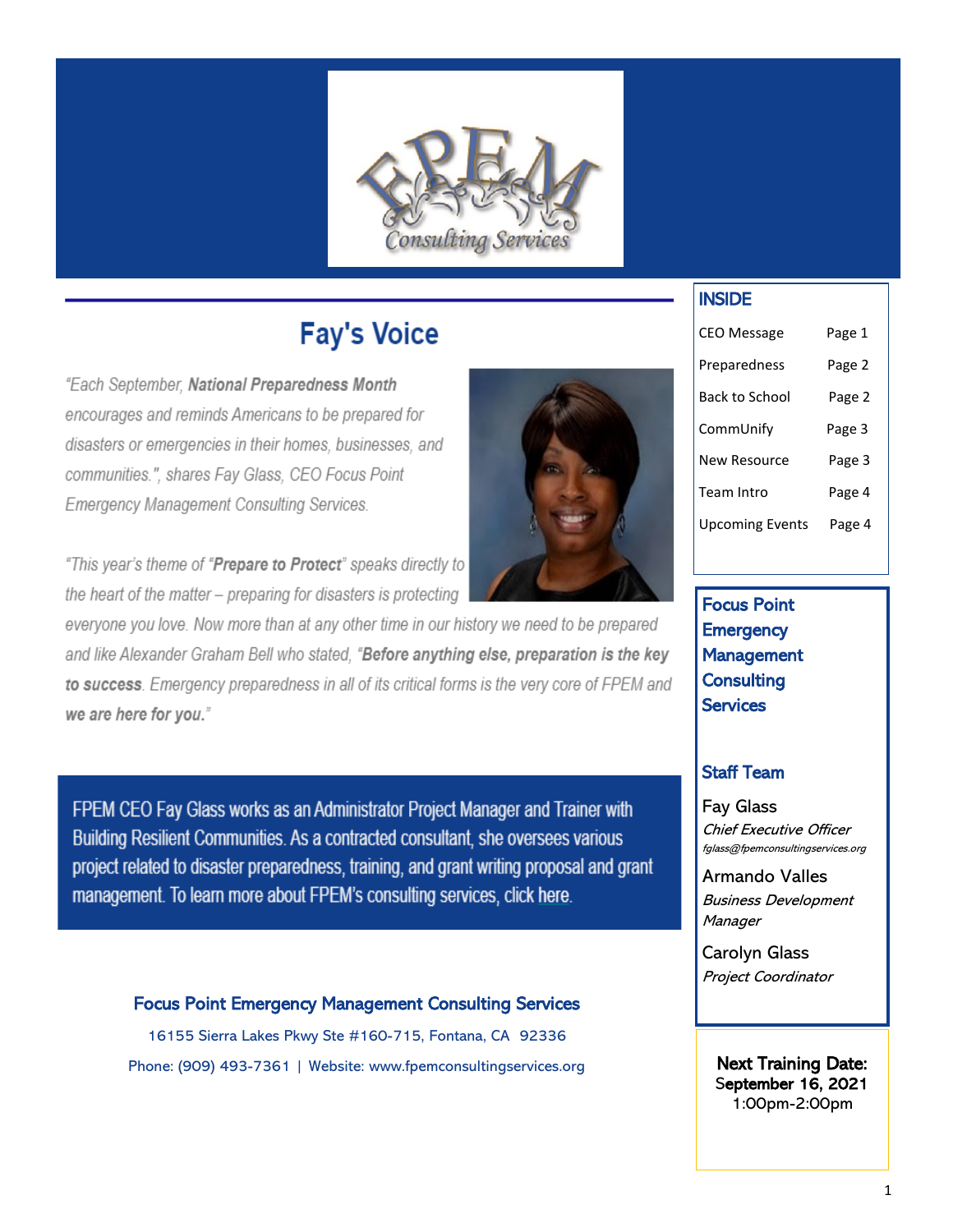

#### **September is National Preparedness Month!**

Launched in 2003 by the Department of Homeland Security. September's National Preparedness Month focuses on educating and empowering the entire nation to prepare for, respond to and mitigate emergencies, including natural and man-made disasters.

Emergencies can happen anywhere and at any time. The very nature of an emergency is unpredictable and can change in scope and impact. Being prepared and planning ahead is critical to protecting lives, the environment, and property. That is why FPEM encourages you to take the time to make a plan.

Preparedness is a shared responsibility and entire communities contribute. This year's theme, "Prepare to Protect. Preparing for disasters is protecting everyone you love.", embraces the mindset that both individual and community preparedness is fundamental to our collective success.

Each week in September, the campaign will focus on a different aspect of preparedness for individuals, families, and communities.

- . Week 1 September 1-4: Make A Plan. Talk to your friends and family about how you will communicate before, during, and after a disaster. Make sure to update your plan based on the Centers for Disease Control recommendations due to the coronavirus.
- . Week 2 September 5-11: Build A Kit. Gather supplies that will last for several days after a disaster for everyone living in your home. Don't forget to consider the unique needs each person or pet may have in case you have to evacuate quickly. Update your kits and supplies based on recommendations by the Centers for Disease Control.
- Week 3 September 12-18: Prepare for Disasters. Limit the impacts that disasters have on you and your family. Know the risk of disasters in your area and check your insurance coverage. Learn how to make your home stronger in the face of storms and other common hazards and act fast if you receive a local warning or alert.
- . Week 4 September 19-25: Teach Youth About Preparedness. Talk to your kids about preparing for emergencies and what to do in case you are separated. Reassure them by providing information about how they can get involved.

It is the fervent hope of FPEM that by providing the necessary knowledge and skills, whole communities will be able to contribute to and benefit from national preparedness. Take the time to prepare yourself and those you love for emergencies and disasters.



**Back to School Emergency Preparedness** 

As your children head back to school, it's important to have a plan for dealing with emergencies. Here are some steps we can take to make sure your children are prepared for an emergency at school or away from home.

Get a copy of your child's school or childcare center emergency plan. Understand their evacuation plans and how the facility would contact you during an emergency as well as how you will be reunited with your child during or after an emergency.

Getting familiar with the facility's emergency plan will help you know what to expect if an emergency does happen. Explaining the school's emergency plan to your child and making a simple backpack card can help keep your child safe and healthy if an emergency happens.

Make sure the school or childcare center has up-to-date emergency contact information, including your name, phone number, and email and physical addresses. This should also include information about your child's medicines and special health care needs or allergies. And, create an emergency card that your child can keep in the school backpack.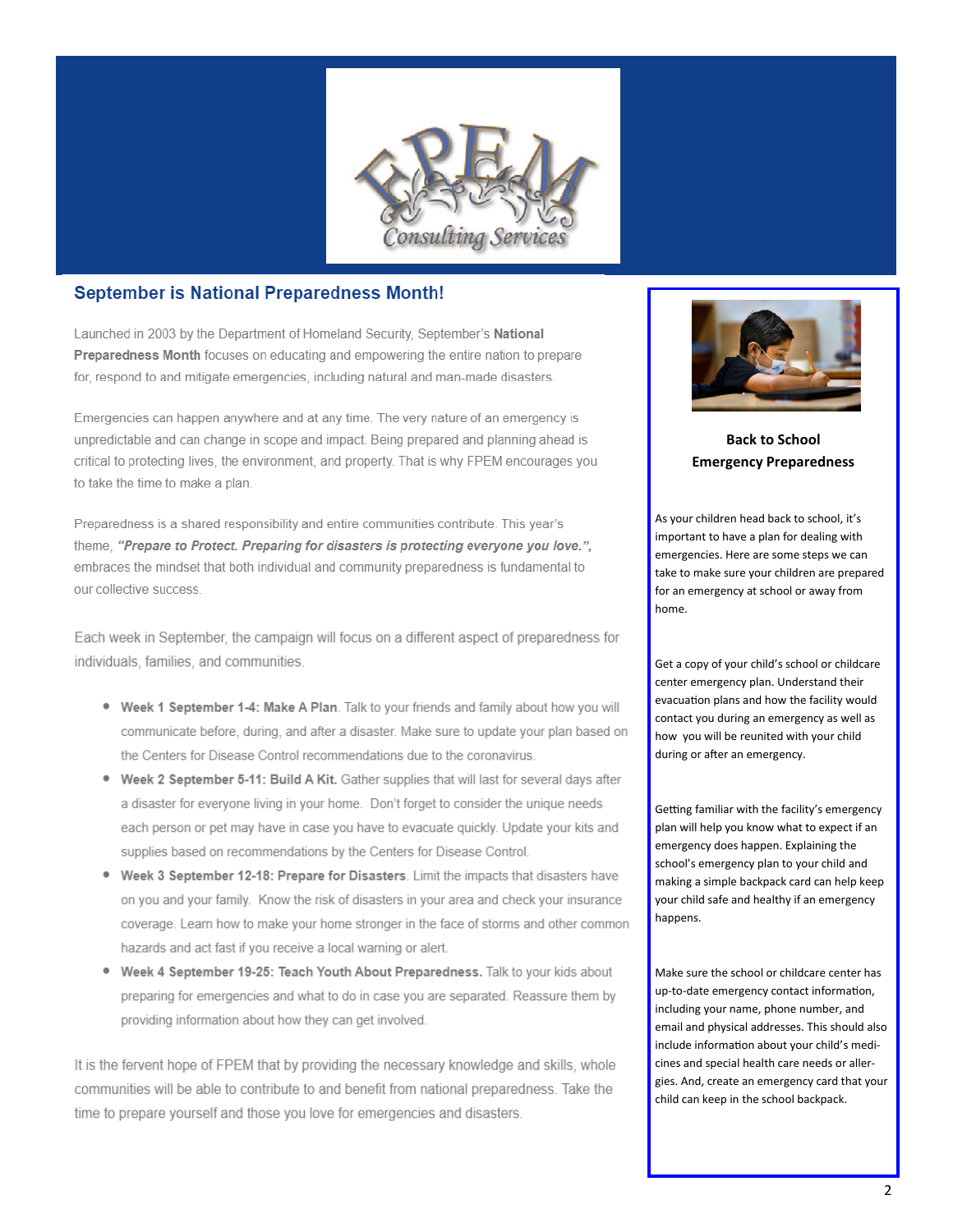

CommUnify is a nonprofit organization that works collaboratively with the community to find innovative solutions to assist Santa Barbara County residents in living healthy, resilient, and financially secure lives. To fulfill its mission, CommUnify offers a variety of education and support services aimed at promoting the independence of individuals of all ages.

As a part of an overarching strategic plan, CommUnify embarked on an agency-wide Emergency Preparedness Planning Project with the goal of ensuring the well-being and safety of staff and clients during an emergency.

"Emergencies can create a variety of hazards for staff, clients, and residents in the impacted area. We are preparing before an emergency incident plays a vital role in ensuring that our workforce and clients have the necessary equipment, know where to go, and know how to keep themselves safe when an emergency occurs.", stated Dr. Leonie H Mattison, Ed.D., MBA, Chief Operating Officer of CommUnify.

Through a rigorous RFP process, CommUnify selected and executed a consulting contract with Fay A. Glass, Owner/CEO of Focus Point Emergency Management (FPEM) Consulting Services LLC, to update and revise the existing Emergency Action Plan (EAP), conduct Building Site Assessment for targeted CommUnify locations and develop staff training and resources.

This is just one example of the strong partnership FPEM provides to organizations and businesses alike. To explore how the FPEM team can help your business, nonprofit, HOA, community or faith-based organization achieve your emergency planning and safety needs, contact Fay for a free consultation.

#### **New!**

Focus Point Emergency Management Consulting Services (FPEM) knows that having important resources to help you pre-plan is crucial, before, during and after a disaster. FPEM can provide you with valuable resources to assist your organizational needs.

Visit our website for free access to videos, resources, and valuable links to support your emergency and disaster planning needs.



**Interested in Training? Let FPEM customize a training for your business or organization. No two organizations are alike, FPEM customizes scenarios that best suit your emergency management needs. When it comes to safety, we are specialists in preforming upfront analysis and design to match your needs and keep you compliant with Federal, State and local laws.**

> **Focus Point Emergency Management Consulting Services 16155 Sierra Lakes Pkwy Ste #160-715, Fontana, CA 92336 Phone: (909) 493-7361 | Website: www.fpemconsultingservices.org**

# **LET'S GET SOCIAL!**

Be sure to LIKE the Focus Point Emergency Management Consulting Services Facebook page for the latest news and updates, including upcoming events and more! More ways to stay in the know - follow FPEM on Instagram and Linked In! Just click on the Icons below!